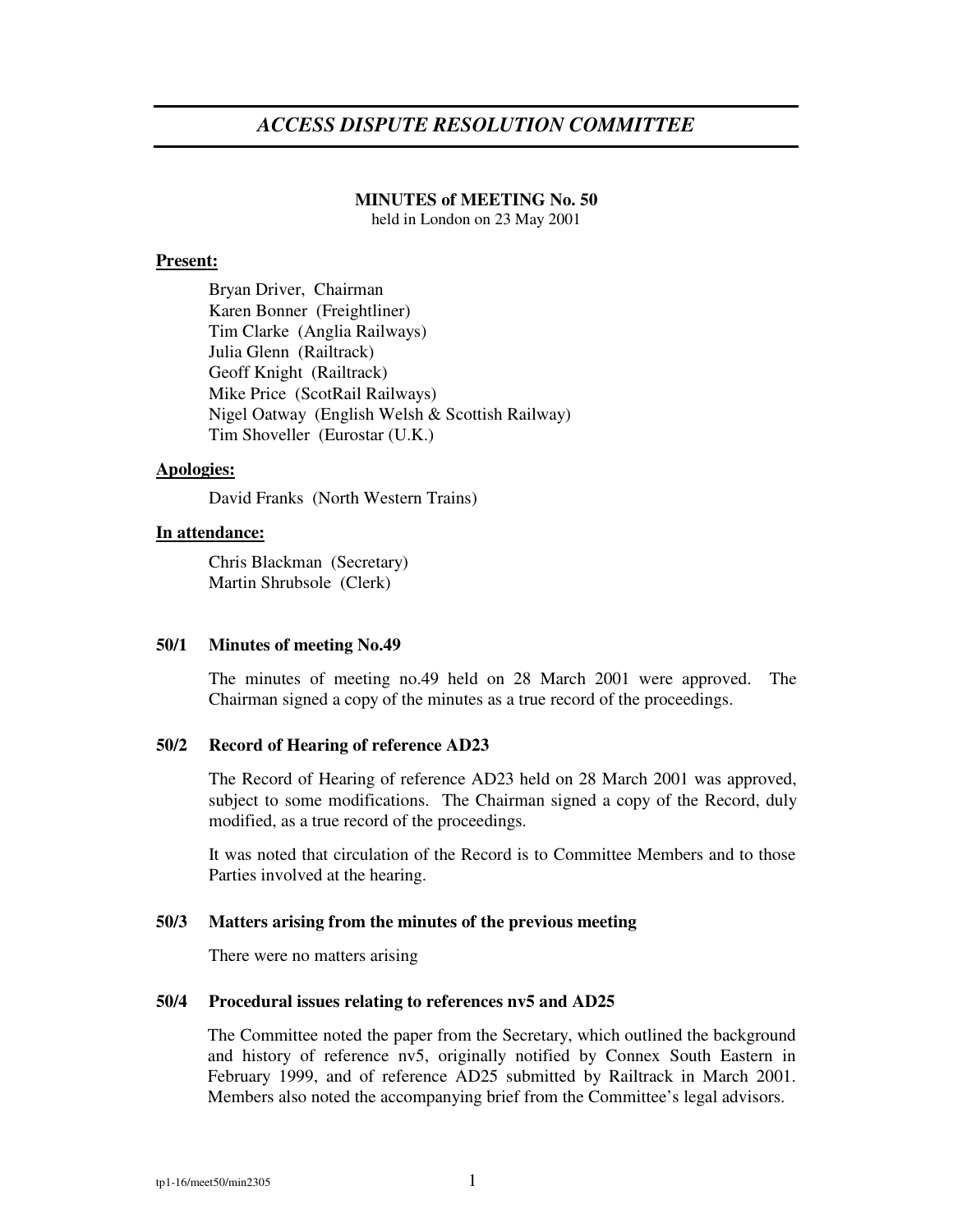The Committee took the view that a reference once notified should normally be expected to proceed, without undue delay, to formal submissions by the parties and a hearing in front of the Committee, unless the parties make speedy efforts to achieve a settlement themselves of the issues, or the referrer formally withdraws the reference.

It was noted that the view of the Committee's legal advisors was that, unless the parties achieve a settlement themselves of the issues, and/or the referrer formally withdraws the reference, the Committee has an obligation to determine an appeal submitted under Access Condition F5.1.

The Committee therefore acknowledged that there was unfinished business that had to be addressed by NVCC; until this was concluded, there could not be any follow up consideration by ADRC (for example of the AD25 reference from Railtrack). That said the Committee was concerned that the provisions of Access Condition F for appeals against Railtrack proposals should not result in a block being put on progress towards the resolution of a dispute. The way around this problem would be for the relevant Committee to give directions to ensure that any case could be heard and determined within a set time frame.

After discussion the Committee agreed that the Network and Vehicle Change Sub-Committee should:

- 1. meet at the earliest possible date to consider the relevant papers, and this minute;
- 2. formulate directions to the principal parties to the dispute, Connex South Eastern and Railtrack; and
- 3. in setting such procedures for the conclusion of NV5, NVCC should work to complete all consideration of papers, hearings, and the issuing of a final determination by no later than 31 July 2001.

The Committee noted that, although there were other parties with an interest in the outcome of the appeal lodged in accordance with Track Access Condition F by Connex South Eastern, none of those parties had themselves lodged such appeals. The appropriate course of action for NVCC would therefore probably be to notify other interested parties to the dispute in the usual way, and invite them:

- (a) to submit, in writing, relevant views on their position regarding the issues raised in the dispute; and
- (b) to attend the hearing and, if they so wish, to make a statement and be prepared to answer questions put to them by the Committee.

The Committee agreed that reference AD25 should be stayed in the meantime.